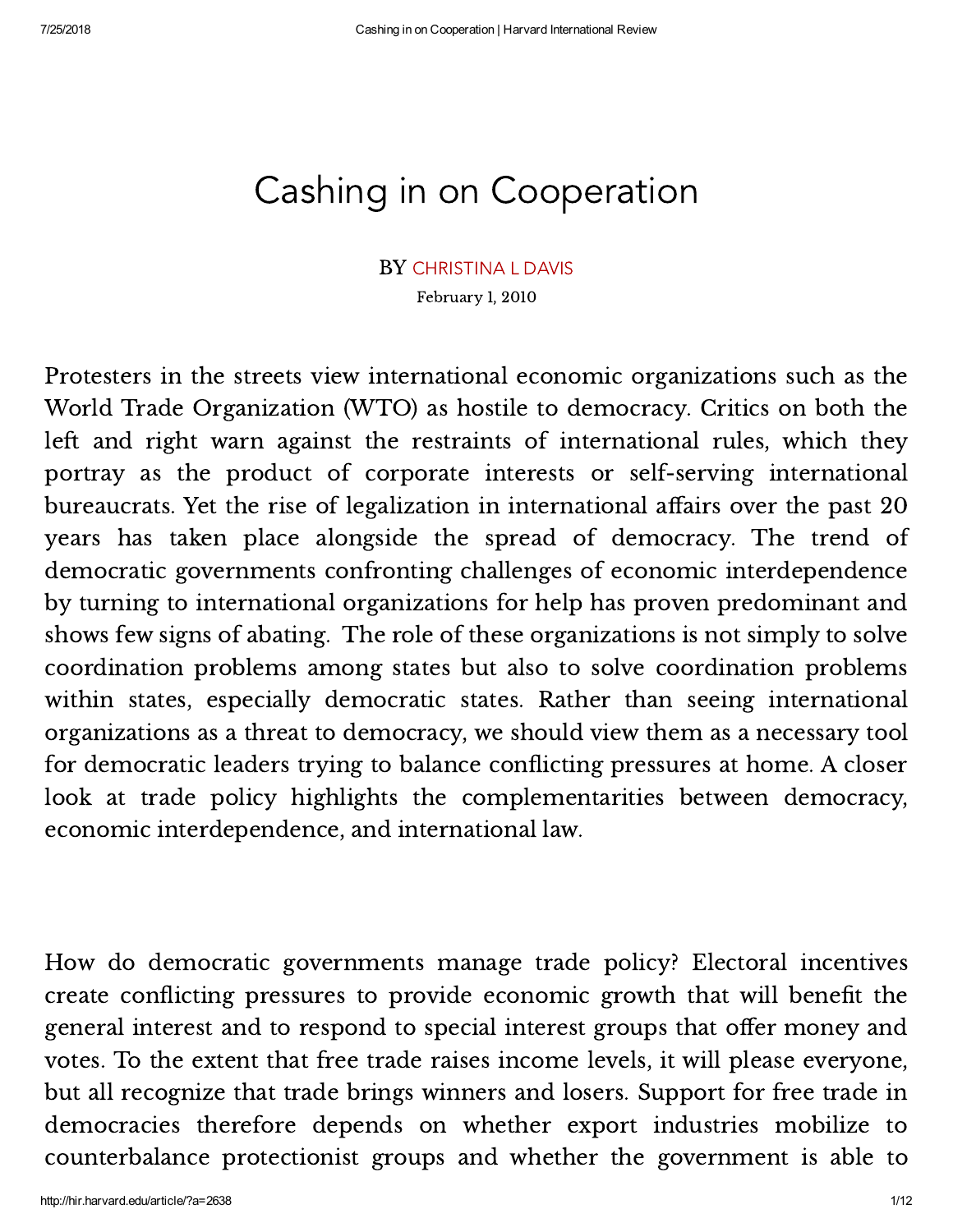persuade the public of a broader interest in free trade. Research shows that, over the past 30 years, democracies have undertaken trade liberalization at a higher rate than other governments. How have they harnessed the pressures for aggregate welfare gains while resisting protectionist lobbies? International institutions play a critical role in this process. The WTO has been on the frontlines of the international financial crisis in ways that are not widely recognized, and it deserves credit for holding back the kind of protectionism that occurred after the stock market crash of 1929.

#### The Mixed Record of Democracy and Free Trade

The rise of democratic governments in the early 20th century contributed to the unraveling of the first golden era of globalization. Leaders who sought support from newly organized and enfranchised labor movements and trade associations could not be indifferent to unemployment and the devastation wrought by falling world prices. The United States took the lead in the turn to protectionism with the infamous Smoot-Hawley Tariff Act of 1930. In a classic example of log-rolling across narrow interests in democratic legislatures, Congress passed the tariff legislation that increased tariffs across both agricultural and light industry products. President Herbert Hoover had campaigned in 1928 with promises to address the grim situation of farmers who were facing low prices and foreclosures brought on by rising mortgage debt. He faced pressure from strong protectionist sentiment in the Republican Party, and so he reluctantly signed the bill even while he criticized it for the negative effect on international cooperation and the global economy. Indeed, the legislation led to other countries imposing similar tariff hikes that choked off US exports. The Great Depression witnessed the rise of beggar-thy-neighbor policies, as governments hoped that protectionist walls and currency devaluation could shelter their home markets from downward trends in world prices. Instead, the turn toward trade protection only worsened the crisis.

http://hir.harvard.edu/article/?a=2638 2/12 The second era of globalization following World War II was made possible by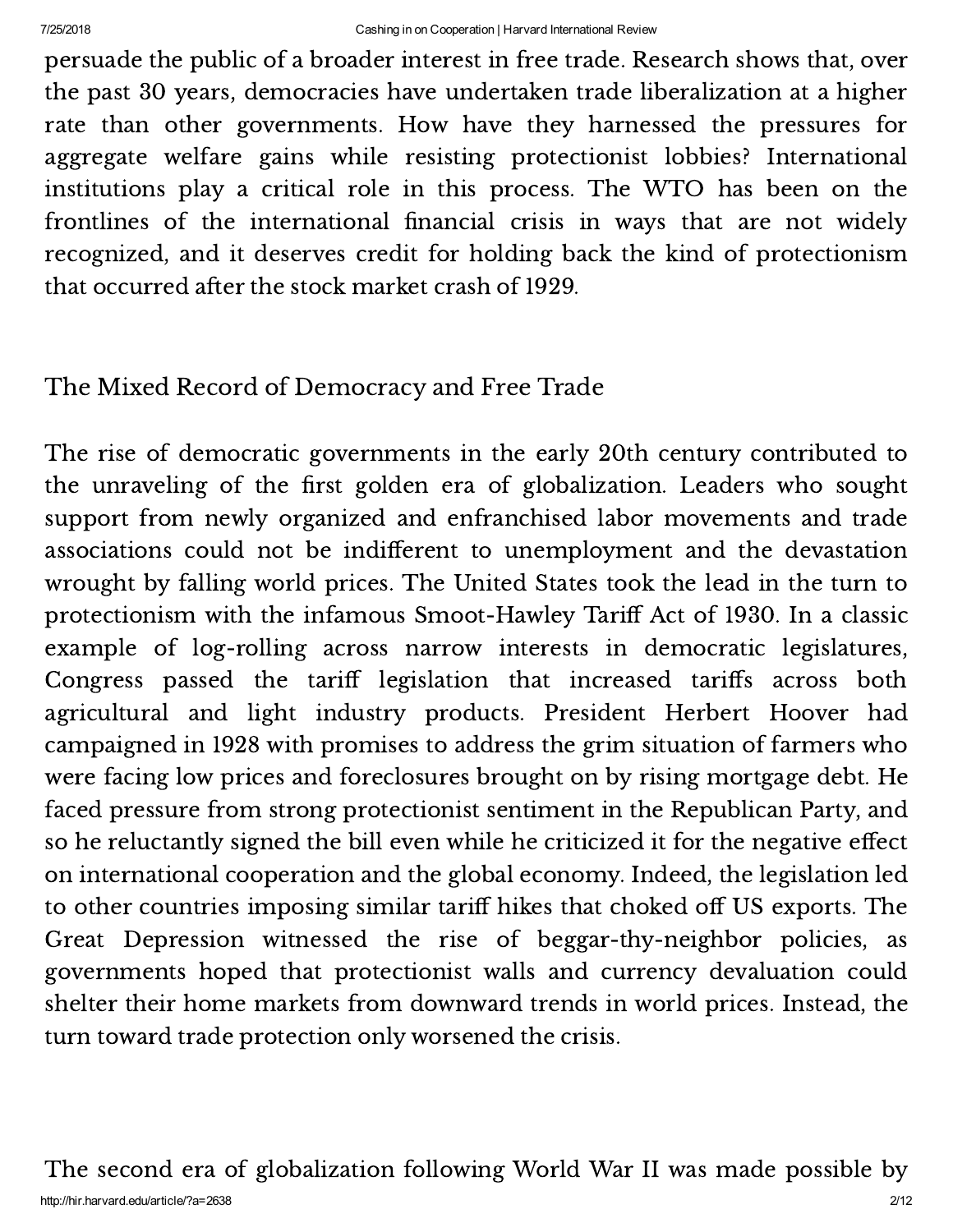two key institutional changes that helped to make democracy more compatible with free trade. First, the leading economic power, the United States, enabled a free trade coalition to emerge at home with a Congressional decision to grant the President authority to negotiate trade agreements for reciprocal market access. The Reciprocal Trade Agreements Act of 1934 encouraged mobilization by exporters and countered the tendency for a protectionist log-roll in Congress where narrow interests held sway over representatives concerned about reelection in their district. Second, the General Agreement on Tariffs and Trade (GATT) was established in 1947 as a multilateral agreement to engage in liberalization with public commitments and to monitor cheating. Bringing together a large number of issues in a package negotiation among major trading states further increased the stakes for both aggregate welfare gains and specific exporter interests in order to counter-balance appeals from protectionist groups. By increasing the credibility of international free trade, the international institution offered reassurance to exporters that market access gains would be sustainable. At the same time, flexibility was built in to allow for temporary protection, and levels of liberalization varied across sectors as governments continued to shelter their most sensitive industries. A dispute system helped to manage the trade conflict that arose when countries cheated or had different interpretations of the agreement.

Nevertheless, political pressure in representative governments continues to complicate trade policy. In the United States, rising trade deficits spark Congressional proposals for protectionist legislation and restrictions on the executive mandate for trade negotiations. Farmers across most democracies gain protection as a result of their political influence in electoral systems that favor highly mobilized interest groups and provide greater representation to rural areas. The timing of elections, whether in the United States or India, has held up progress in the recent Doha Round of WTO negotiations. Leaders, fearful that concessions in the trade negotiation could alienate powerful constituencies important for electoral victory, take inflexible positions while trade partners also hold back concessions to wait for the election outcome.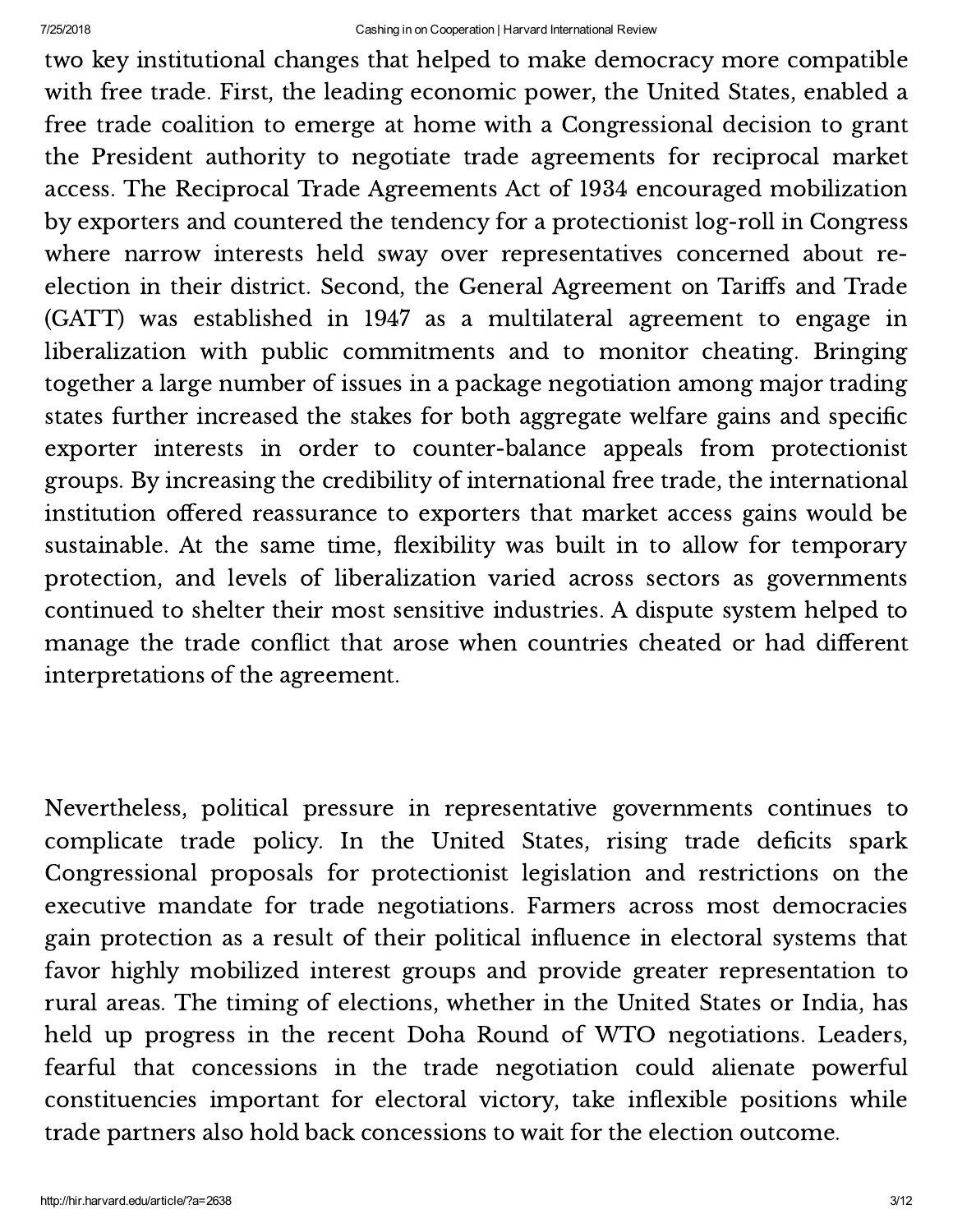Compliance with trade rules is fraught with difficulty for democratic states. Democracies are more likely to be brought before the WTO dispute process with complaints about policies inconsistent with WTO agreements. Moreover, failures to meet compliance deadlines in the United States and Europe have largely occurred for cases that required new legislation from Congress or policy change by the Council of Ministers. While an executive cognizant of broader interests in the trade system can implement changes to comply with negative rulings against trade measures, representatives must defend industry interests with a show of resistance, such as being dragged to court and waiting out the last appeals and compliance deadlines.

### Balancing Conflicting Interests at Home

Governments face a two-level game in negotiations where they must attempt to find an agreement that is acceptable to both the international trade partners and the domestic legislature that must ratify the agreement. Careful structuring at the international level is necessary to facilitate consensus-building process at home. The progress made in the Uruguay Round trade negotiation (1986-1994) to reduce agricultural tariffs and subsidies occurred because the "single undertaking" negotiation encouraged exporters in Europe and Japan to see agricultural liberalization as a necessary price to achieve lower tariffs on industrial goods and service liberalization. At the same time, countries like Brazil faced pressure from their agricultural export interests to negotiate a strong agreement, which helped persuade those reluctant to accept new commitments for service liberalization and protection of intellectual property rights. The final agreement broadened the scope of liberalization and strengthened enforcement by reforms of the adjudication process. By linking issues in a package deal, all members could build support for the agreement based on expectations of gains for some to offset the losses for others. The eagerness with which non-members have lined up to join the WTO shows that many are convinced by the promise of market access and rule enforcement.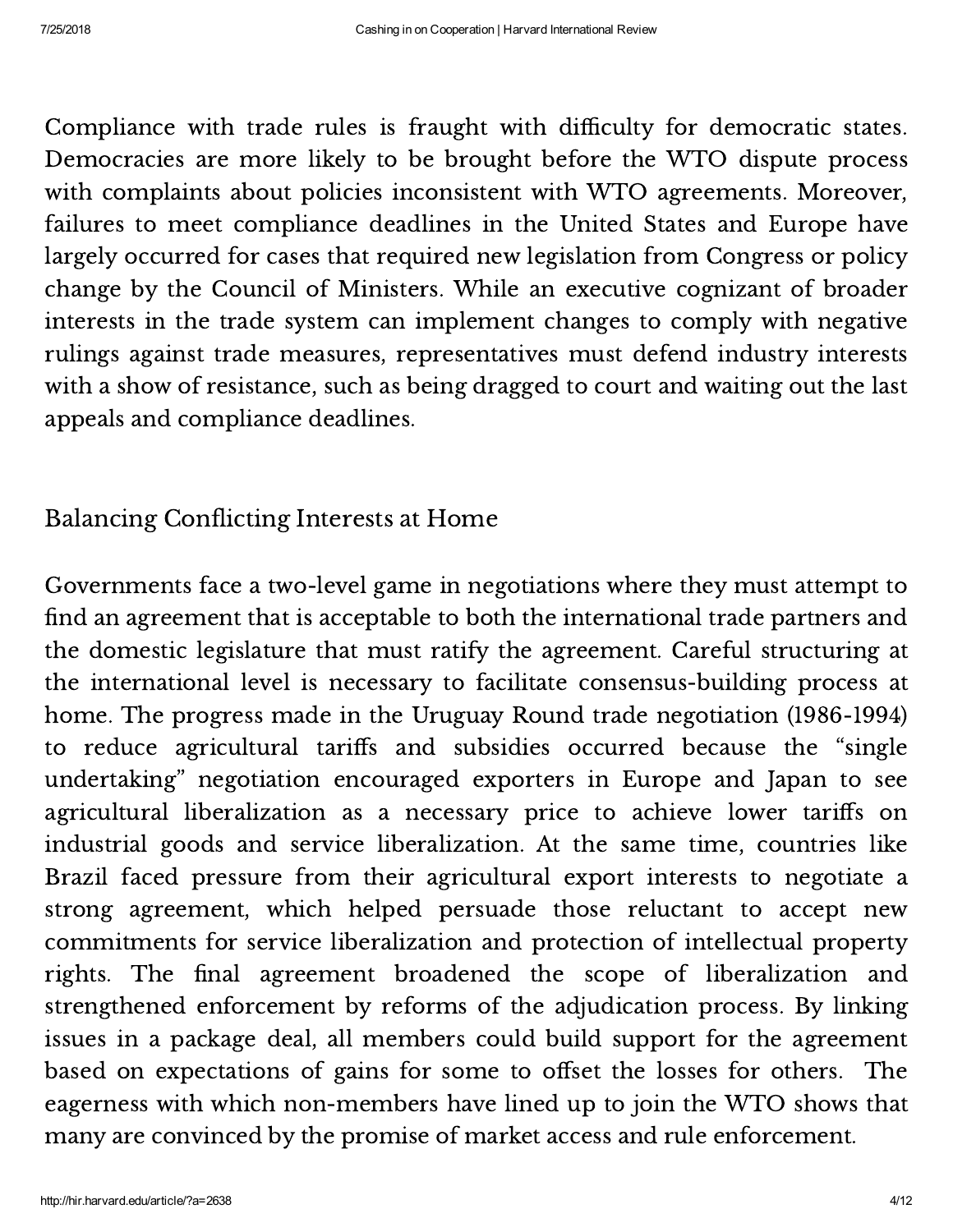The current Doha Round negotiation, however, continues to encounter difficulties. Negotiations remain bogged down over talks about formulas for cutting tariffs and offering flexible exceptions without entering the heart of negotiations about quid pro quo liberalization of individual products. As a consequence, with no specific gains in sight, exporters have not lobbied for the agreement. Moving more quickly to engage in negotiations that promise tangible and credible market access is necessary to generate mobilization. Multilateral negotiations help domestic coalition-building processes by visible reciprocity that widens the appeal of the agreement at home. The abstract call for liberalization combined with tedious debates over reduction formulas fail to have this positive effect on domestic politics.

As governments attempt to respond to conflicting domestic pressures and build a free trade coalition, the international realm can help them to rally support at home. The "crisis" of imminent negotiation failure can help spotlight the tradeoffs for those with a stake in long-term open and stable trade relations. When negotiations appear on track and removed from everyday business, exporters lose focus; only the voice of importers—who face the daily struggle for business survival—is heard by representatives. It requires the drama of negotiation collapse to attract media headlines and to rally exporters. When the trade system appears on the brink, then opinion editorials and exporter associations will demand concessions for the sake of the trade system. While there are risks to moving forward by means of crisis, fading into obscurity in the realm of technocrats presents an even greater danger.

For the maintenance of the free trade system, adjudication plays a critical role by allowing democratic governments to blow off steam without launching a trade war. States enforce trade rules through using a dispute settlement process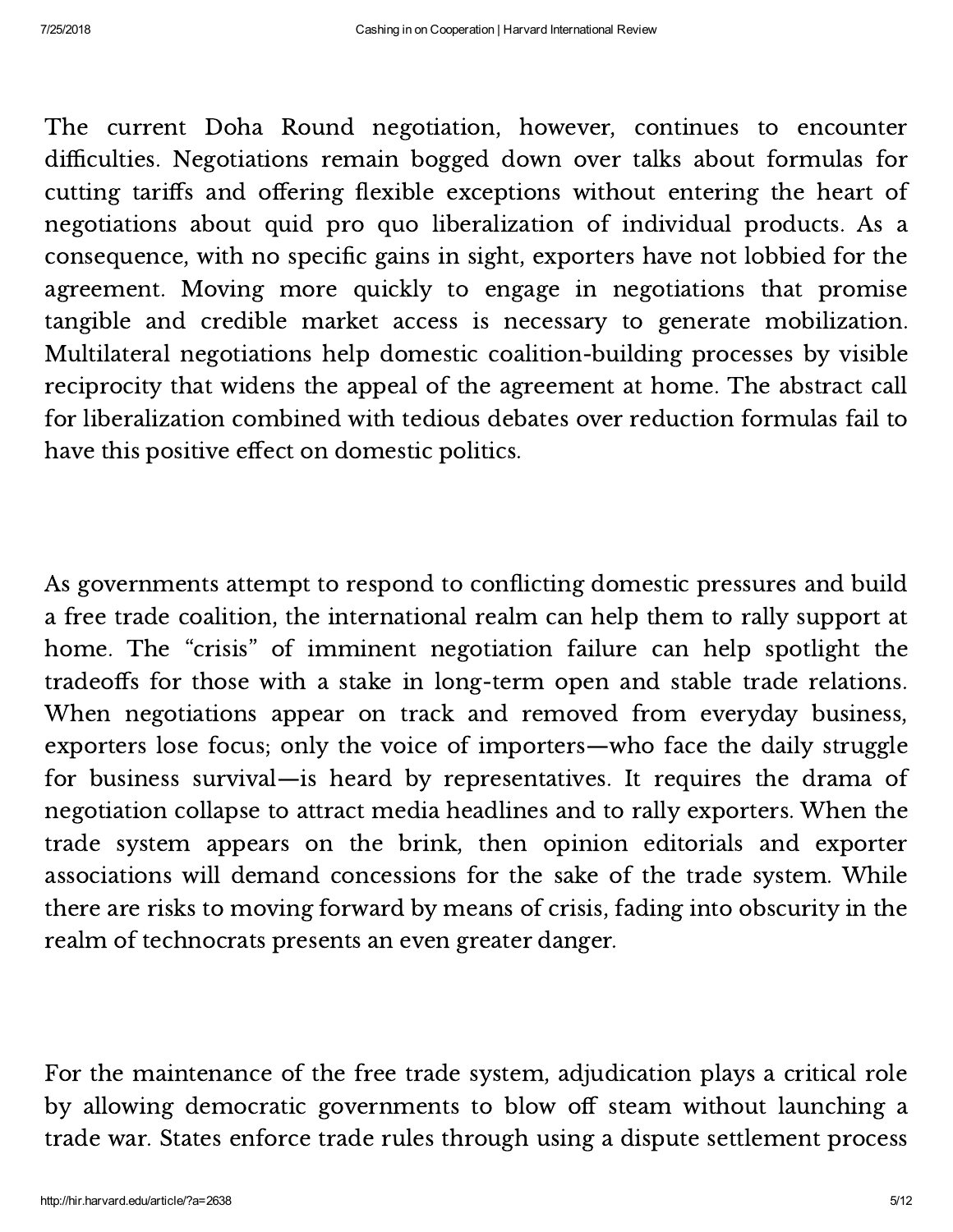whereby states file complaints against their trade partners to initiate a process that can lead to legal rulings by panels of trade diplomats and an appellate body. But in a system where more than half of the disputes are settled out of court before any ruling and where 90 percent of rulings find a violation against the defendant, political utility of the law can be as important as the value of legal interpretation. The complainant state is able to take action against unfair trade policies while the defendant can appear tough in defense of its own trade protection measures.

The classic example is the use of steel safeguards by President George Bush in 2002 that offered relief to the US steel industry and fulfillment of an election promise. Eight WTO members joined to file complaints against the measure and won the legal ruling in 2003. With retaliation pending and US exporters and steel users both mobilized against the measure, the Bush administration removed the safeguards following the ruling. All sides had played through the ritual to reach the expected outcome—the United States had achieved the temporary cheating it needed for domestic political reasons while the other WTO members had been able to show they were doing something to defend their own exporters who were being denied market access. Neither side wanted extended protection or a trade war. Absent the formal process of dispute settlement, either of these options would have been a very real possibility. The same scenario appears to be repeating itself now as President Obama imposes safeguard measures against imports of tires from China and the Chinese government initiates a WTO complaint to protest the measure. The administration offers a symbolic victory to the United Steelworkers union that demanded the measure, while China warns trade partners it will respond to protection against its exports. In the long run, both sides care more about the overall gains from economic interdependence and diplomatic cooperation than the goals of narrow interests in the dispute.

http://hir.harvard.edu/article/?a=2638 6/12 In sum, the international trade regime facilitates the building of support for free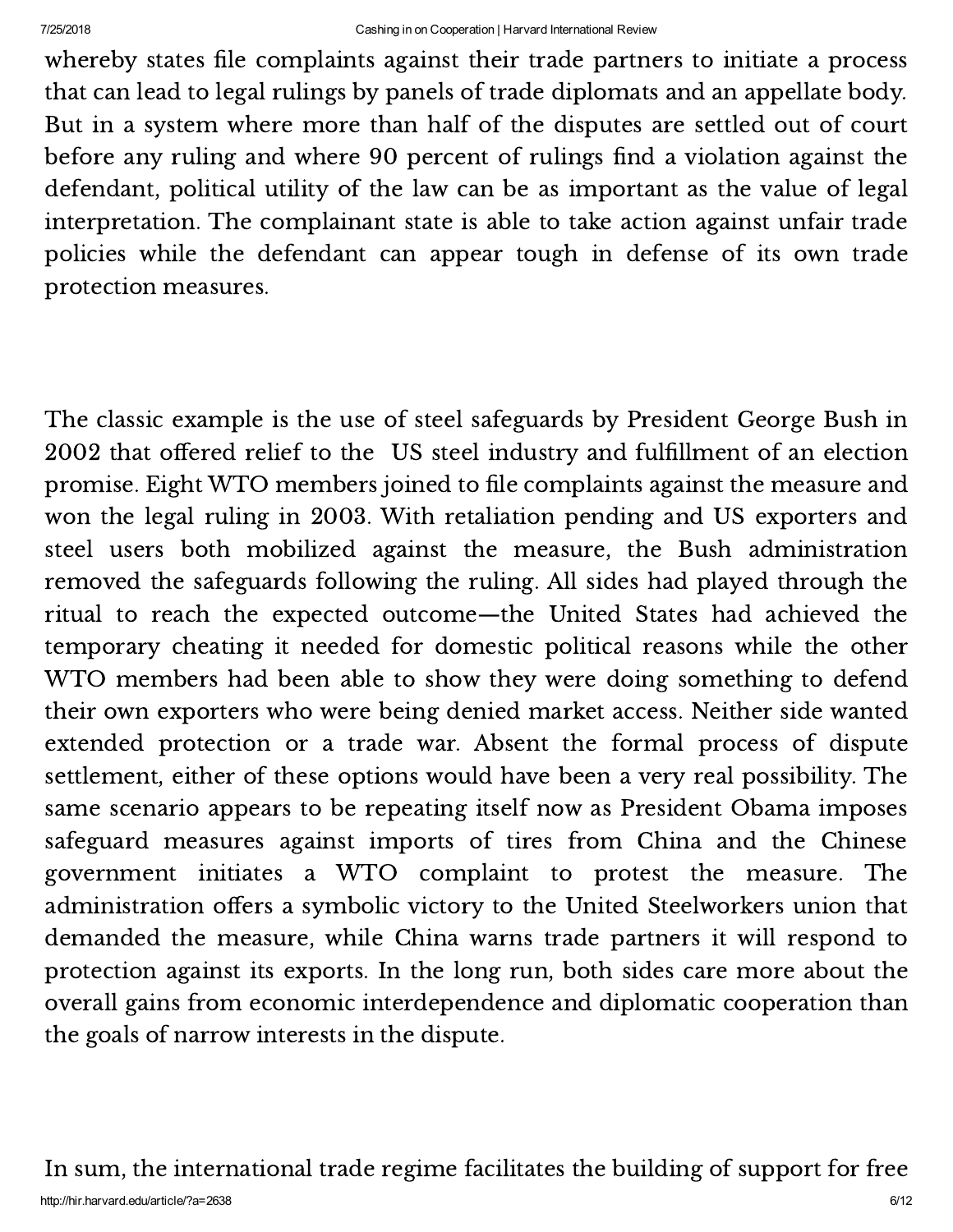trade to counter pressure for protectionism. Linking issues helps to mobilize exporters whether in a trade round or against a policy ruled as a violation in court. Staging a negotiation crisis creates a focal point to rally support for broader interests in free trade. Filing a lawsuit against trade partners offers a way to challenge unfair barriers without launching a trade war with unilateral policies. These tricks are useful for democratic governments that not only recognize the aggregate welfare gains from free trade but also need to respond to specific interests. Yet they go beyond public displays to offer genuine accountability. Reciprocal liberalization rests upon a promise of market access in exchange for liberalization. Combining issues in a package deal and enforcing agreements through adjudication offers assurance that genuine market access results will be achieved. The same strategies could be pursued without the institutional framework if leaders did not have to worry about mobilization of interest groups and public opinion. The democratic process of building support for free trade, however, places a premium on rule-based commitments and enforcement.

#### A Vanguard against Protectionism

The WTO has played a central role in holding back the protectionism that one would otherwise have expected to arise in the current economic crisis. As incomes fall and unemployment rises, most governments face unprecedented pressure to impose new trade barriers. World merchandise trade fell by 10 percent in 2009, but this can largely be attributed to a contraction of demand rather than a massive increase of protectionist policies. In his annual report to the Trade Policy Review Body on November 18, 2009, WTO Director-General Pascal Lamy concludes, "Although there have been instances of slippage, in general terms the world economy is about as open for trade today as it was before the crisis started."

Anti-dumping measures represent one of the most common barriers erected when industries suffer from declining incomes. The current crisis has witnessed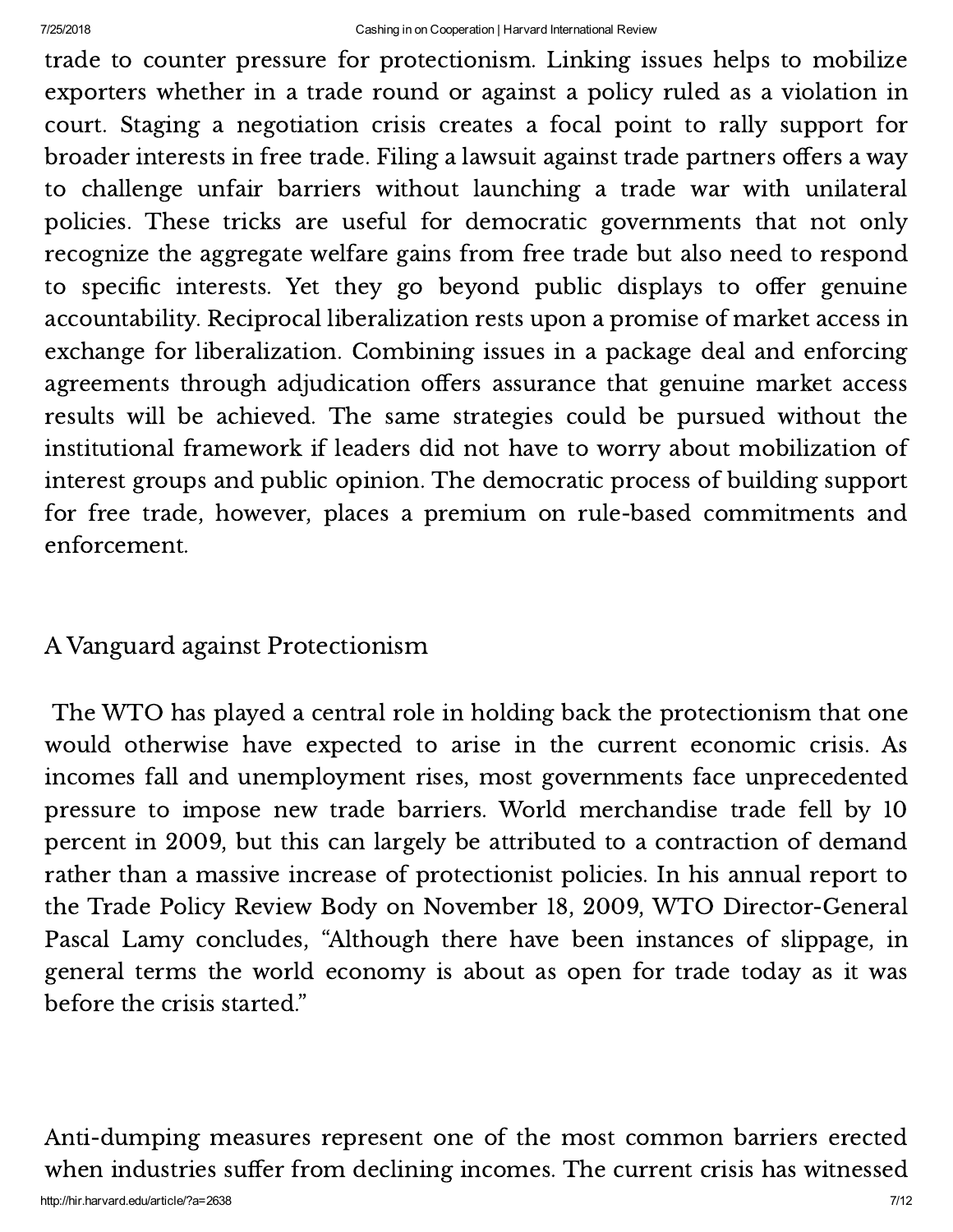a modest increase of anti-dumping duties as the number of new anti-dumping investigations reported to the WTO rose 15 percent from July 2008 to June 2009 compared with the previous year. Safeguard measures are another policy to protect markets from a surge of imports. In 2009, governments initiated 26 safeguard measures as of the end of October, which represented an increase over levels in recent years but was still well below 2002 when 34 safeguard measures existed. Distortion from government stimulus packages is an area of concern since programs may favor national producers indirectly. But generally there has been "legal protection" within the rule framework. Some governments have raised applied tariff rates closer to their bound tariff rates as allowed in their tariff schedule, but no government has declared that the emergency is a reason to exceed bound tariff rates. All remain committed in principle to negotiating an agreement for more liberalization in the Doha Round even if it appears likely to take another year or more to reach agreement on the terms. Where unfair trade measures are encountered, governments continue to use the rule-based adjudication system to enforce their rights. These disputes are at a comparable level with past years—14 new WTO complaints were filed in 2009, which is below the average number of 21 complaints filed per year since 2000. In short, across a range of measures there is no indication that states are making a dramatic turn toward protection. The contrast with the response to the 1930 economic crisis is sharp.

#### Renewed Committment

Yet the trading system now faces a similar threat to the interwar economic period when much of Europe erected trade barriers while turning to rely on imperial preferences to sustain their trade needs. Well before the onset of the current economic crisis, governments were entering a wave of bilateral and regional preferential trade agreements (PTA). Currently 186 PTAs have been reported to the WTO, and another 100 or more are at some stage of negotiation. These agreements offer quick results with important gains for some exporters and more flexibility to offer exceptions to sensitive industries. Moving forward with liberalization among a coalition of the willing can advance economic gains and foreign policy goals. Yet it undermines the ability to counter protectionist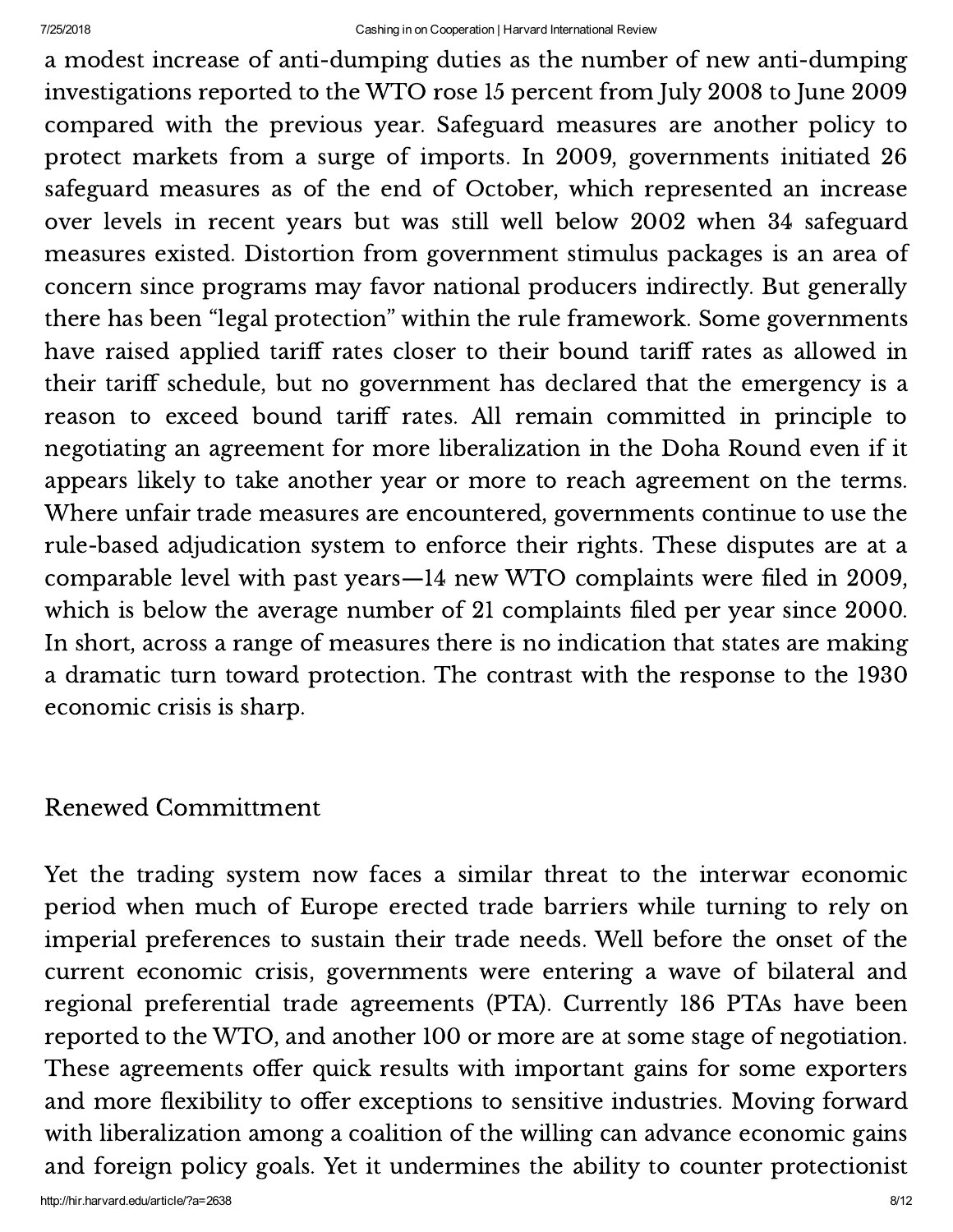interests. PTAs are often pairings of states with large asymmetries in economic size. The United States and Europe are not being forced to make any hard compromises in order to conclude preferential trade agreements. As exporters find their interests met in bilateral agreements, the free trade coalition for broad multilateral liberalization grows weaker. The retreat into regional trade blocs in the 1930s took place in a vacuum without an overarching multilateral trade regime, and this extreme scenario is unlikely to recur. Nonetheless, regional and bilateral trade agreements threaten the multilateral system as we observe exporters showing less interest in the fate of the Doha Round. The political capital that must be used in efforts to persuade legislatures to approve PTAs takes away from leverage that could otherwise focus on building support for multilateral talks.

The observation that democratic states lead in economic openness does not arise automatically. Democratic institutions give rise to conflicting pressures between aggregate welfare and the demands from narrow interest groups. Under the hostile economic conditions and lack of international institutions in the 1930s, democratic institutions facilitated log-rolling for US protectionism. Today the economic crisis has not undermined free trade because international institutions lock in policy commitments made during better times and offer venues for resolving disputes in ways that are at once responsive to domestic interests and supportive of the overall rules system.

The past century of international relations has been shaped by the parallel trends of increasing democratization, economic interdependence, and legalization of international affairs. This essay has examined how these trends are closely inter-related. The international context of institutions provides necessary support to allow democracies to manage economic interdependence. The ongoing economic crisis may tempt leaders to focus on job creation and banking regulations while putting off the hard decisions in the Doha Round. Doing so would be a mistake. Reciprocal trade liberalization creates jobs, and a